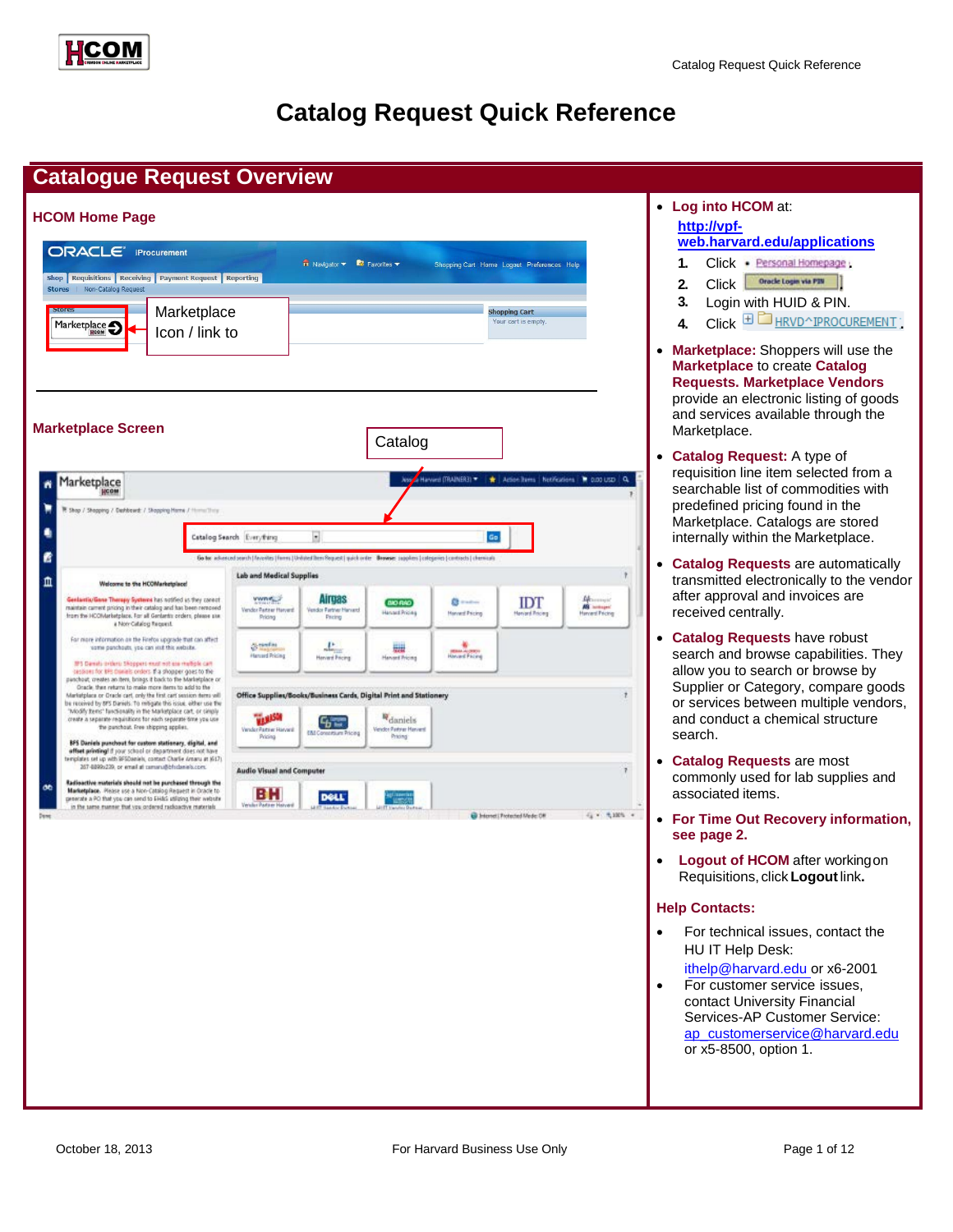

**Important Note:** If a familiar vendor is not part of the Marketplace either by Punchout or Catalog, create a Non-Catalog Request for the purchase. If the vendor is one with which you repeatedly conduct business and would like to be added to the Marketplace, contact **Harvard's Office of Strategic Procurement** team via email a[t procurement@harvard.edu.](mailto:procurement@harvard.edu)

Refer to **[Creating a Non-Catalog Request](http://eureka.harvard.edu/eureka/getDocument.cfm?id=630&sAppID=6)** on Eurek[a \(http://eureka.harvard.edu\)](http://eureka.harvard.edu/) for step-by-step instruction for this type of request.

### **TIME OUT RECOVERY**

**TIME OUT RECOVERY:** If you are shopping in the Marketplace forlongerthan 30 minutes, you may find you are timed out of HCOM when you try to submit your Shopping Cart. To retrieve your Shopping Cart, use these steps:

- a. Log back intoHCOM
- b. Select the Marketplace button
- c. Select the Shopping Cart icon, then My Carts and Orders, then Time Out Cart Recovery



| Status | Requisition No. | Requisition Name       | Requisition Date/Time | <b>Requisition Total</b> |               |
|--------|-----------------|------------------------|-----------------------|--------------------------|---------------|
|        | 43967816        | 2013-10-07 01802743 01 | 10/13/2013 3:01 PM    | 65.55 USD                |               |
|        | 42981540        | 2013-09-05 01802743 01 | 9/5/2013 10:11 AM     |                          | bmit cart     |
|        | 42037095        | 2013-08-04 01802743 01 | 8/4/2013 8:15 AM      |                          | resubmit cart |

e. Complete the **Checkout**process.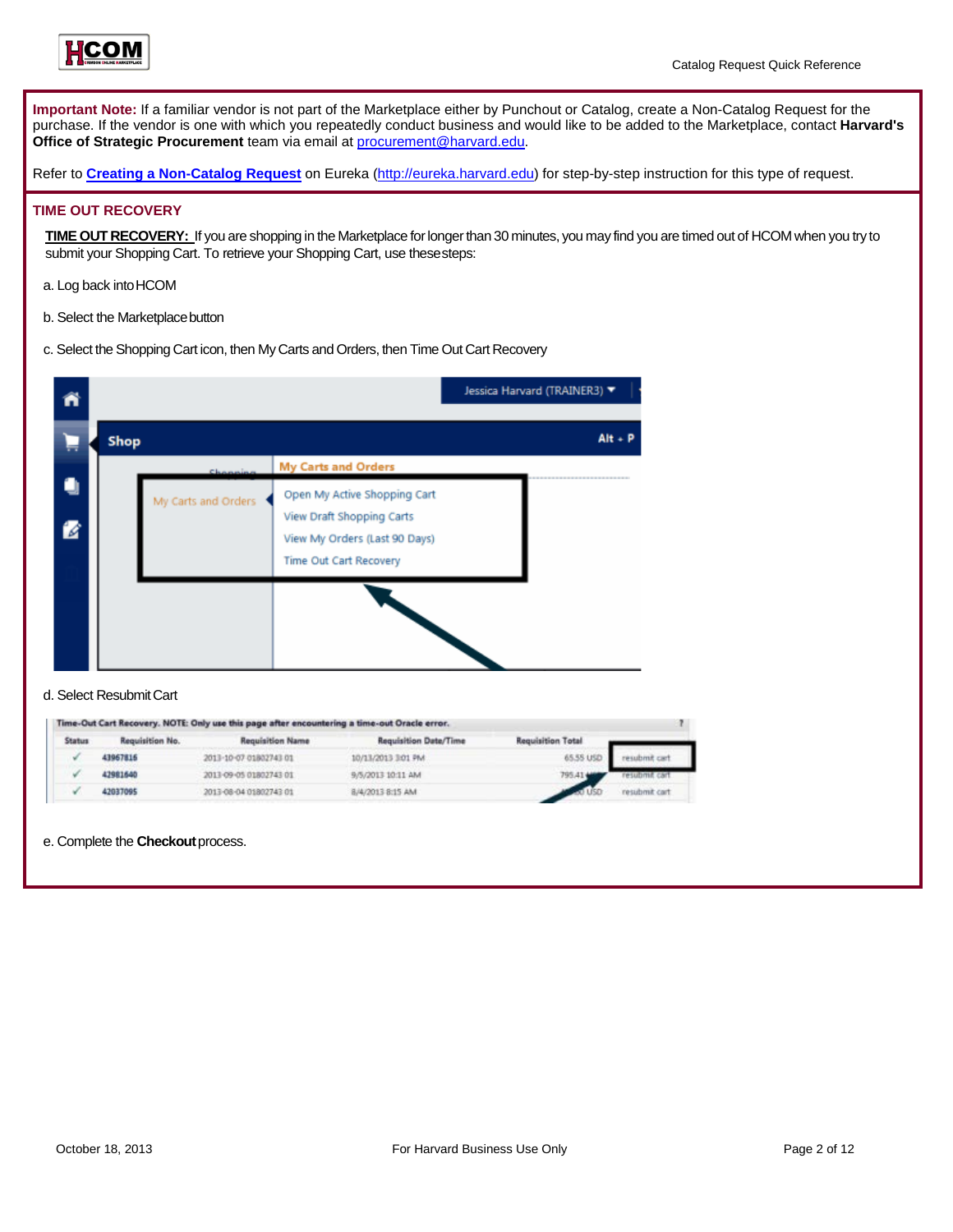

|                                                                                                                                                                                                                                                                                                                                                                                                                                         | Step 1 - Find Goods: Catalog Search and Browse Capabilities                                |                                                                                                                                                                                                                                                                                                         |                                                                                                                                                                                                                                                                                                                                                                                                                                                                           |                                                                                                                                                                                          |
|-----------------------------------------------------------------------------------------------------------------------------------------------------------------------------------------------------------------------------------------------------------------------------------------------------------------------------------------------------------------------------------------------------------------------------------------|--------------------------------------------------------------------------------------------|---------------------------------------------------------------------------------------------------------------------------------------------------------------------------------------------------------------------------------------------------------------------------------------------------------|---------------------------------------------------------------------------------------------------------------------------------------------------------------------------------------------------------------------------------------------------------------------------------------------------------------------------------------------------------------------------------------------------------------------------------------------------------------------------|------------------------------------------------------------------------------------------------------------------------------------------------------------------------------------------|
|                                                                                                                                                                                                                                                                                                                                                                                                                                         | Catalog Search Everything                                                                  | $\bullet$                                                                                                                                                                                                                                                                                               | Go<br>Go to: advanced search   favorites   forms   Unlisted Item Request   quick order Browse: suppliers   categories   contracts   chemicals                                                                                                                                                                                                                                                                                                                             |                                                                                                                                                                                          |
| The Simple Search functionality enables you to drill<br>down to all or one product category. You can also<br>enter one or more key words in the text box next to<br>the Go button.<br>From the iProcurement Home Page, click on<br>1.<br>Marketplace<br>Catalog Searchbox/<br>By default the<br>2.<br>Product Category defaults to "Everything".<br>Using the $\mathbf{v}$ dropdown arrow, change the<br>Product Category if necessary. |                                                                                            | З.<br>button.                                                                                                                                                                                                                                                                                           | Enter one or more key words in the text box next to the GO<br>Note: An "*" can be used in the text box as a wildcard character.                                                                                                                                                                                                                                                                                                                                           | Go                                                                                                                                                                                       |
|                                                                                                                                                                                                                                                                                                                                                                                                                                         |                                                                                            | 4.<br>All page.                                                                                                                                                                                                                                                                                         | The results of your search will be reflected in the Product Search -                                                                                                                                                                                                                                                                                                                                                                                                      |                                                                                                                                                                                          |
| Catalog Search                                                                                                                                                                                                                                                                                                                                                                                                                          | Everything<br>Everything                                                                   | Marketplace<br>ñ<br>Hoow<br>Shep / Shepping / Dackboard: / Shopping Home / Protect South                                                                                                                                                                                                                | a Huvard (TRANERS) * * * Action Bens   Notifications   * 0.00 USD   Q<br>Catalog Search Everything<br>· beakers<br>Ge for advanced search (Revention) Sommit United Barn Request (I quick order Browser suppliers) celegaries ( contracts) chemical<br>Results for: Everything : beakers                                                                                                                                                                                  |                                                                                                                                                                                          |
|                                                                                                                                                                                                                                                                                                                                                                                                                                         | Go to: advanced sea Lab Supplies<br>-- Antibodies                                          | 血<br><b>Add Keywords</b>                                                                                                                                                                                                                                                                                | 7 Neutripe page 20 P<br>Sort by: Gest Match                                                                                                                                                                                                                                                                                                                                                                                                                               | Showing 1 - 20 of 3142 results - Compani Solution #<br>fillings 1 = at 150 m 1                                                                                                           |
|                                                                                                                                                                                                                                                                                                                                                                                                                                         | La Medical/Clinical                                                                        | <b>Gaz</b><br><b>Ther Results</b>                                                                                                                                                                                                                                                                       | <b>B1000-100 VWR BEAKER CUP 1000ML</b> from VWR International<br>Kart Narisber<br>12016-150 (CS)<br>Manufacturer John<br>81000-100 - Private Libel - VAVI<br>$m$ 53 (1)                                                                                                                                                                                                                                                                                                   | <b>C. Getting LivePrice</b><br>JUNE CS<br>check availability                                                                                                                             |
| е!                                                                                                                                                                                                                                                                                                                                                                                                                                      | Office/Computer                                                                            | By Product Flag<br>A ID rowell<br>By Supplier<br>WIll Eternational (L141) 105 BR                                                                                                                                                                                                                        | B1000-100 VWR BEAKER CUP 1000ML from VWR International<br><b>Eart Normber</b><br>42045-150 (CS)<br>Mandacturer Info:<br>81000-100 - Wivenstabel - VWIS<br>当期の                                                                                                                                                                                                                                                                                                             | add favorite   compare<br><b>C. Getting LivePrice</b><br>JUNIT, CS<br>chart available<br>add favorite   compan                                                                           |
| us they cannot<br>; been removed<br>lers, please use                                                                                                                                                                                                                                                                                                                                                                                    | <b>MRO/Facilities</b><br><b>J</b> Furniture<br><b>Services</b><br>Manufacturing            | Vestmet, Dec 2573 und 1010, 00103 03100<br>cam 3H. (1)<br>ED Serotec (II)<br>gilent Technologies (4)<br>By Supplier Class<br>ndor Partner: VWR (List)) \$3<br>referred vendor: Corning (\$7) 88<br>AT) Disadvartaged Eusiness<br>Enterprise (57)<br>ATI Minority Business Britains<br>Ti Small Basiness | LASER CRYO TAG BEAKER WT PK240 [MARKET SOURCE] Laser Cryo Tags Beakers And Bottles<br>White 240/Pk from VWR International<br>101413-042-7901<br><b>Fart Number</b><br>Manufacturer tofo<br>71988 W · IELECTRON MICROSCOPY SCENCIAS)<br>99.322(3)<br>WEIGHTED BEAKER HOLDER GOOML [MARKET SOURCE] Weighted Beaker Holder GOOM!<br>from VWR International<br>100093-474 (64)<br><b>Part Number</b><br>Manufacturer lists<br><b>BALLE OF - IRECTRON MICROSCOPY SCRNC MSL</b> | \$7.45 (10.5)<br><b>JUNIT, PK</b><br>1 Milleton V<br>helt availabili<br>add favorite   compan<br><b>C</b> Getting LivePrice<br>JUNIT, EA<br>check availability<br>add favorite   compare |
| that can affect<br>bsite.<br>multiple cart<br>t goes to the<br>Marketplace or                                                                                                                                                                                                                                                                                                                                                           | <b>Books</b><br>Electronics<br>Specialty<br>Food/Food Equipment<br><b>Supplies Manager</b> |                                                                                                                                                                                                                                                                                                         |                                                                                                                                                                                                                                                                                                                                                                                                                                                                           |                                                                                                                                                                                          |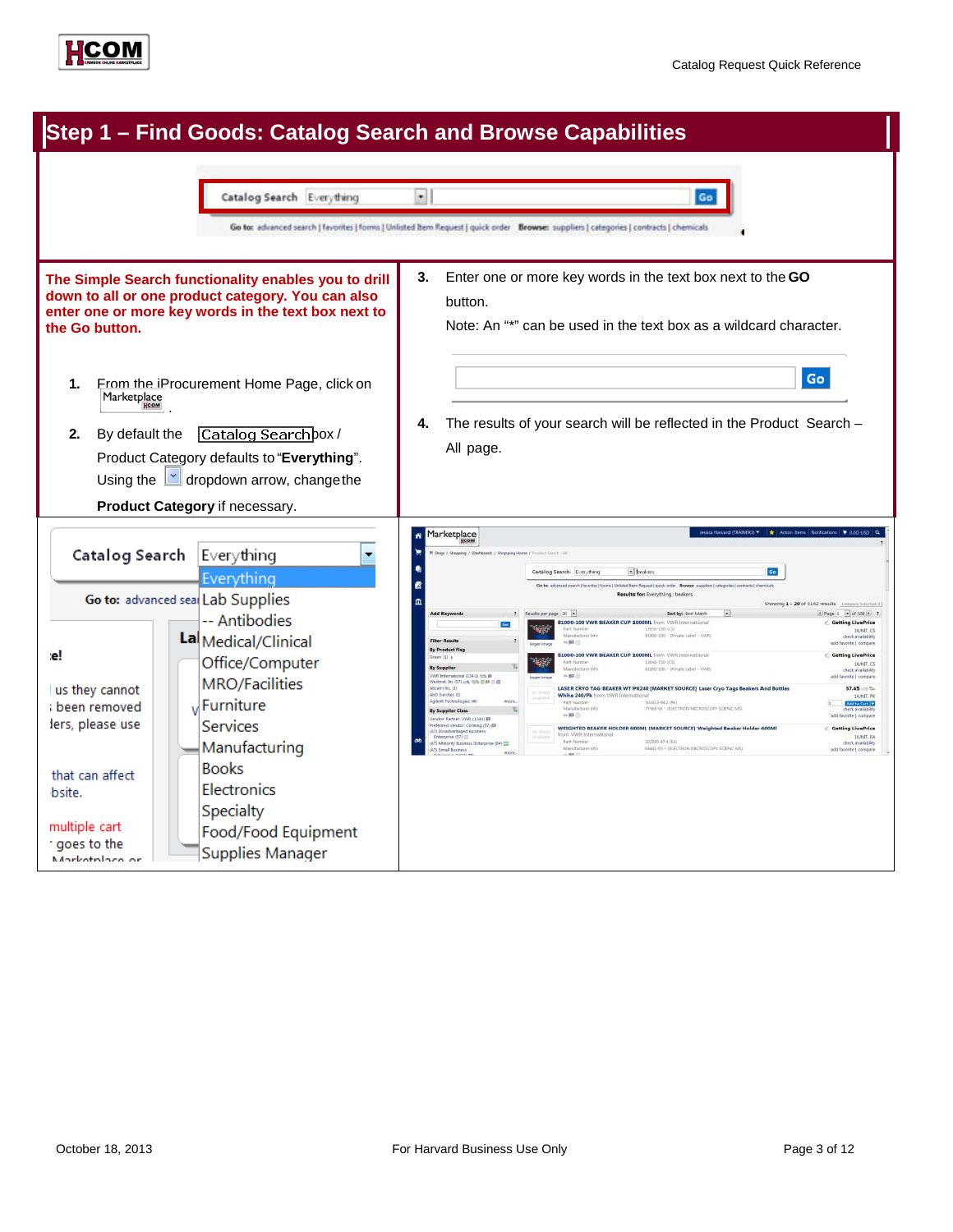

| Step 1 - Find Goods: Catalog Search and Browse Capabilities, cont.                                                                                                                                                        |                                                                                                                                                                                                                                                              |  |
|---------------------------------------------------------------------------------------------------------------------------------------------------------------------------------------------------------------------------|--------------------------------------------------------------------------------------------------------------------------------------------------------------------------------------------------------------------------------------------------------------|--|
| <b>Quick Order</b>                                                                                                                                                                                                        |                                                                                                                                                                                                                                                              |  |
| $\bullet$<br>Catalog Search Everything<br>Go to: advanced search   favorites   forms   Unlisted Item Reques   quick order   Browses suppliers   categories   contracts   chemicals                                        | Go                                                                                                                                                                                                                                                           |  |
| The Quick Order functionality enables users to automatically<br>add an item to a cart by entering a product catalog number in<br>the Quick Order field.                                                                   | <b>Add to Active Cart</b><br>Click the<br>button at the bottom of<br>4.<br>the panel.<br>5.<br>Marketplace                                                                                                                                                   |  |
| back to shop<br><b>Quick Order</b><br>$\vert \cdot \vert$<br>Category<br>Everything<br>Part Number (SKU)<br>Part Number (SKU)<br>Part Number (SKU)<br>Part Number (SKU)<br>Part Number (SKU)<br><b>Add to Active Cart</b> | Shopping<br>Oulek Or<br><b>Not Namber (SES)</b><br>Fact Number (SKL)<br>art Navider (Skl)<br>Add To Cart Co<br>034936 (1g)<br>Catalog No.<br>Methanesalfonic acid 5-Boz-amino-perzyl estec>95%.1g<br>Oaksport Fredam, Inc.<br>successfully added to your car |  |
| Select the duick order<br>Link from the Catalog toolbarto<br>1.<br>access the Quick Order panel.<br>2.<br>Select the Product Category from the<br>Everything<br>▼ ropdown menu if necessary.                              | <b>Note:</b> If an exact match is found in either the supplier or<br>manufacturer Part Number (SKU) field with a Marketplace<br>hosted Catalog, the item is automatically added to the<br>requisition.                                                       |  |
| 3.<br>Add up to five Product Catalog Numbers (SKUs) to the Product<br>Catalog Numbers (SKU) fields.                                                                                                                       | Click on the Shopping Cart at the top right of the screen<br>6.<br>and select Checkout.<br>199.00 USD                                                                                                                                                        |  |
| Note: If there is no exact match or multiple matches found, you are<br>instructed to refine your search or select from the results populated on<br>the newly displayed screen.                                            | Then and proceed with the Checkout process.<br>7.<br><b>Submit to Oracle</b>                                                                                                                                                                                 |  |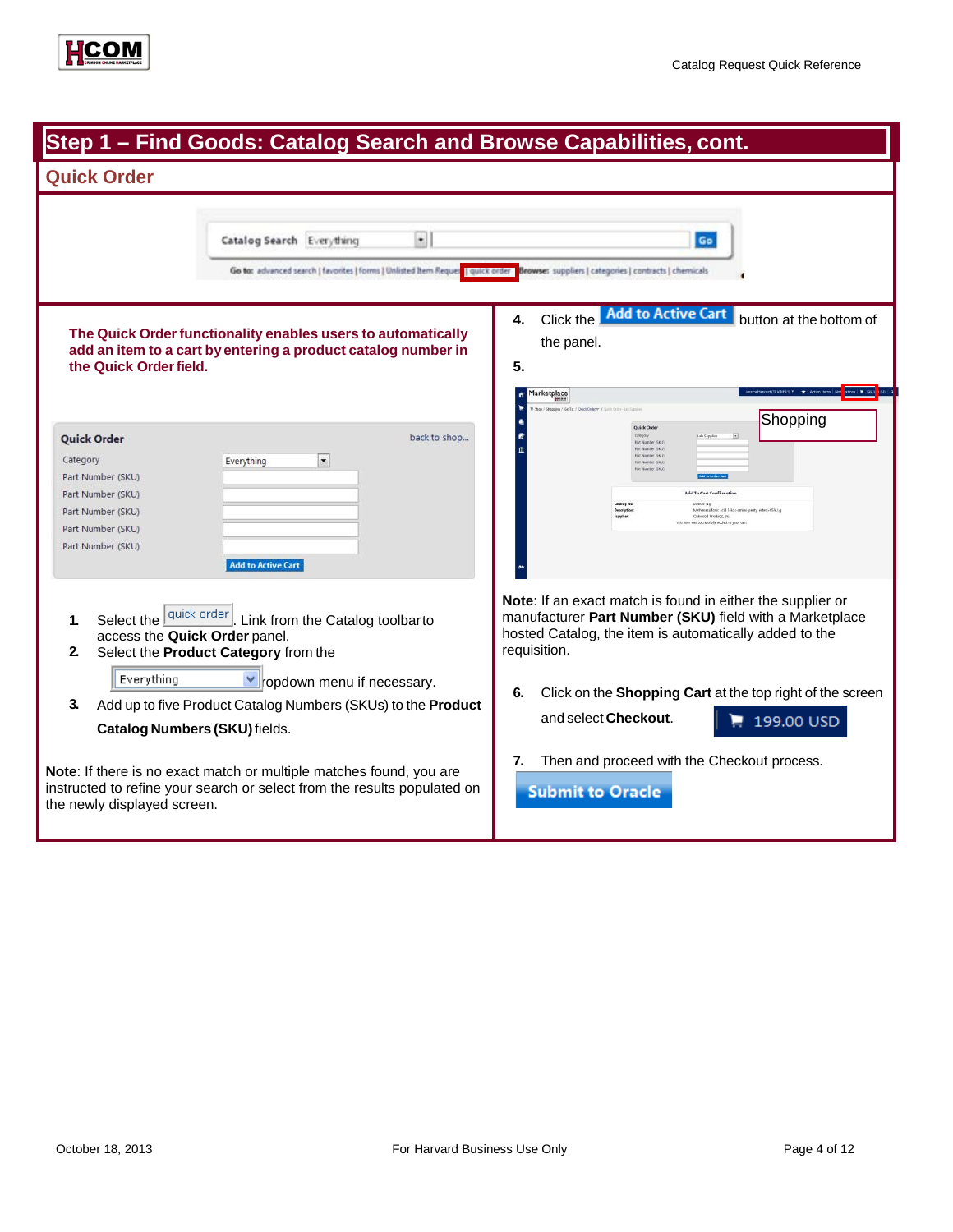| Step 1 – Find Goods: Catalog Search and Browse Capabilities, cont.                                                                                                                                                                                                                                                                                  |                                                                                                                                                                                                                                                                                                                                                                                                                                                                                                                                                                                                 |                                                                                                                                                                                                                                                                                                                                                                                                                                                                                                                                                                                                                                                                                                                                                                                                                                                                                                                                                 |
|-----------------------------------------------------------------------------------------------------------------------------------------------------------------------------------------------------------------------------------------------------------------------------------------------------------------------------------------------------|-------------------------------------------------------------------------------------------------------------------------------------------------------------------------------------------------------------------------------------------------------------------------------------------------------------------------------------------------------------------------------------------------------------------------------------------------------------------------------------------------------------------------------------------------------------------------------------------------|-------------------------------------------------------------------------------------------------------------------------------------------------------------------------------------------------------------------------------------------------------------------------------------------------------------------------------------------------------------------------------------------------------------------------------------------------------------------------------------------------------------------------------------------------------------------------------------------------------------------------------------------------------------------------------------------------------------------------------------------------------------------------------------------------------------------------------------------------------------------------------------------------------------------------------------------------|
| <b>Browse Suppliers</b>                                                                                                                                                                                                                                                                                                                             |                                                                                                                                                                                                                                                                                                                                                                                                                                                                                                                                                                                                 |                                                                                                                                                                                                                                                                                                                                                                                                                                                                                                                                                                                                                                                                                                                                                                                                                                                                                                                                                 |
|                                                                                                                                                                                                                                                                                                                                                     | Catalog Search Everything<br>$\bullet$<br>Go to: advanced search   favorites   forms   Unlisted Item Request   quick orde                                                                                                                                                                                                                                                                                                                                                                                                                                                                       | Go<br><b>Browse:</b> suppliers<br>categories   contracts   chemicals                                                                                                                                                                                                                                                                                                                                                                                                                                                                                                                                                                                                                                                                                                                                                                                                                                                                            |
| the Suppliers.<br>Click on the <b>Browse:</b> suppliers<br>1.<br>access the Browse by Supplier selection.                                                                                                                                                                                                                                           | Browse by Suppliers allows users to see what Suppliers are<br>available, how items and services can be ordered from the<br>Suppliers and what items / item categories are available from<br>link from the Catalog toolbar to                                                                                                                                                                                                                                                                                                                                                                    | 2.<br>From the listing of Suppliers, locate and click on the<br>appropriate Supplier link.<br>All products listed from the Supplier internal Marketplace<br>3.<br>catalog will display.<br>Marketplace<br>VM International <i>ID</i><br>affilment Aischers II<br>ladinne Cerporale Center, Beikling One, Suite 200<br>00 Matsonford Road<br>٠<br>+1 (800) 932-5000<br>Disea No.<br>Toll Free Phone Fig.: +1 (000) 932-5000<br>+1 (866) 320-2897                                                                                                                                                                                                                                                                                                                                                                                                                                                                                                 |
| Marketplace<br>R Shop J Shopping / Browse By: / Suppliers w / Brown by Son                                                                                                                                                                                                                                                                          |                                                                                                                                                                                                                                                                                                                                                                                                                                                                                                                                                                                                 | B<br>$0.01$ Bry (VW)<br>advor, RA 19357<br>$\square$<br><b>DURAT NA - OASTTTGAA</b><br>S.to shop<br>$\blacksquare$ 199.00 USD $\blacksquare$<br><b>Catalog Informs</b><br><b>Total products</b><br>List price product<br>Private price products<br>Product counts<br>1005036<br>$\epsilon$<br>List context unitary<br><b>INSTANCE</b><br>$\overline{a}$<br><b>NW</b><br>Last price update<br>8.08.0012<br>11/20/2012                                                                                                                                                                                                                                                                                                                                                                                                                                                                                                                            |
| <b>Click to expand Search for Supplier Filter</b><br>Showing 1 - 20 of 211 results                                                                                                                                                                                                                                                                  |                                                                                                                                                                                                                                                                                                                                                                                                                                                                                                                                                                                                 | lasck to shop.<br>Cetegories<br><b>Istogory Search</b>                                                                                                                                                                                                                                                                                                                                                                                                                                                                                                                                                                                                                                                                                                                                                                                                                                                                                          |
| esets per page 20                                                                                                                                                                                                                                                                                                                                   |                                                                                                                                                                                                                                                                                                                                                                                                                                                                                                                                                                                                 | IE Cell Biology - view (ext. sale colegaries<br>altuge 1 alutas a legend ?<br>IS Chamical Reagants view (rect sub-categories                                                                                                                                                                                                                                                                                                                                                                                                                                                                                                                                                                                                                                                                                                                                                                                                                    |
| <b>Supplier Nam</b><br>Casey Engineered Maintenance Inc.<br><b>Creative Office Savings</b><br>Nwtropolitan Pipe & Supply Co<br>NESCO Needham Electric<br>Red Thread<br><b>VWII Internations</b><br>W.R. Masze<br>Westmat, the<br>AG Scientific<br>Abcam Inc.<br>Nesalts per page 20 +<br>for more information on the legends listed on this screen. | Professors<br><b>Supplier Name</b><br>mail 1<br>ABD Serieted<br>uk.<br>Arrunda Chamical and Scientific<br>$\theta$<br><b>Mark</b><br>m<br>田田<br><b>EB</b><br>Active Month<br>ш<br>m <sub>1</sub><br>Attronuments<br>Advanced Targeting Systems<br>$\ddot{a}$<br><b>Blue</b><br>Affordabric line<br><b>All</b> on<br>山小<br>Aplent Technologies<br>B.<br>ArClean Systems, Inc.<br>囸<br><b>market</b><br>$\mathbf{H}$<br><b>EBurk</b><br>Airgan, Inc.<br>Ŧ<br>m.<br>Alpha Diagnostic International<br>$\overline{1}$<br>See <b>nuum Legenas warck Reference</b> on <u>nup.//eureka.narvaru.euu</u> | Il chronatography view (est sale compress)<br>Preference<br>If Electrophorests view lited sub-categories<br>Ш<br>帶<br>IX Laboratory Equipment in an lexit sub-categor<br>m<br>Ŧ<br>If Laboratory Supplies - year Snd, cab-censaries<br>Il Molecular Biology view Incl. sub-categories<br>If Radiochersizak view (extra-subspace)<br>If Safety and Cleaning view (not sub<br>世間<br>ш<br>ш<br><b>COLOR</b><br>m<br>and App<br>w<br>Expand the decision tress within the Category Search<br>4.<br>$\overline{\omega}$<br>ш<br>몇<br>panel until you locate your items,<br>$\ddot{\phantom{a}}$<br>Click the View <b>E</b> Cell Biology view (incl. sub-categories)<br>œ<br>春田<br>5.<br>link<br>$n$ Page $1 - n$ of $11 + n$<br>beside your item to display all the products within this sub-<br>category.<br>Select the item you wish to purchase by clicking on the<br>6.<br><b>Add to Cart</b><br>button.<br>7.<br>Complete the Checkout process. |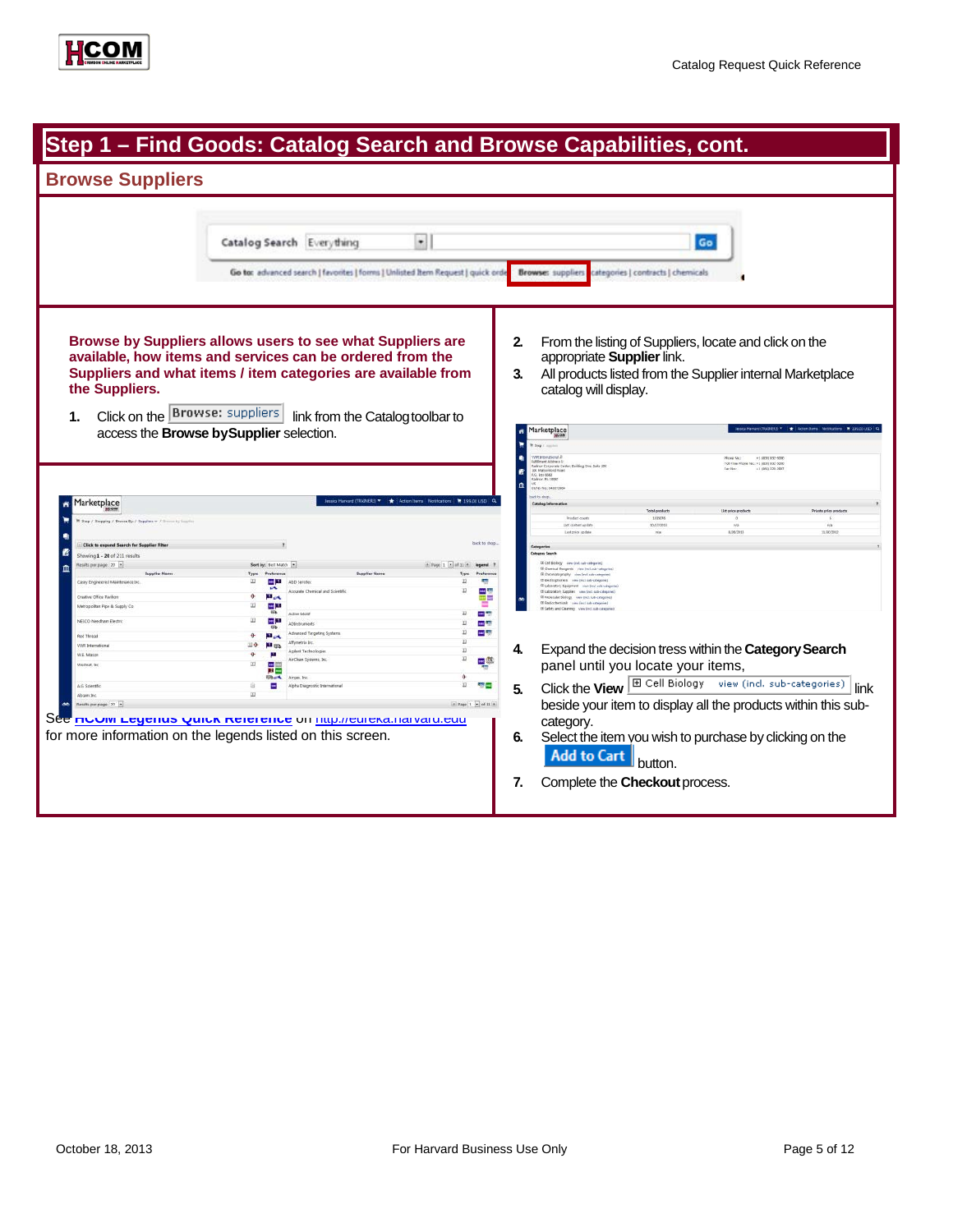

| Step 1 - Find Goods: Catalog Search and Browse Capabilities, cont.                                                                                                                                                                                                                                                                                                                                                                                                        |                                                                                                                                                                                                                                                                                                                                  |  |
|---------------------------------------------------------------------------------------------------------------------------------------------------------------------------------------------------------------------------------------------------------------------------------------------------------------------------------------------------------------------------------------------------------------------------------------------------------------------------|----------------------------------------------------------------------------------------------------------------------------------------------------------------------------------------------------------------------------------------------------------------------------------------------------------------------------------|--|
| <b>Browse Categories</b>                                                                                                                                                                                                                                                                                                                                                                                                                                                  |                                                                                                                                                                                                                                                                                                                                  |  |
| $\bullet$<br>Catalog Search Everything<br>Go to: advanced search   favorites   forms   Unlisted Item Request   quick order Browse: supplies   categories                                                                                                                                                                                                                                                                                                                  | Go<br>intracts   chemicals<br>Expand the decision tree until you locate the<br>3.                                                                                                                                                                                                                                                |  |
| Browse by Categories provides users access to all hosted<br>catalog data by category and sub-category. This functionality<br>is equivalent to opening numerous paper catalogs from many<br>Suppliers to the same section.<br>categories ink from the Catalog toolbar to access<br>Click on the<br>1.<br>the Browse by Catalog section.<br>Select a Product Category and drill down to the various sub-<br>$\mathbf{2}$<br>categories to view products from all Suppliers. | appropriate sub-category.<br>Click the View link beside your<br>4.<br>El Tools and General Machinery view (incl. sub-categories) IM to<br>display all the products within this sub-category.<br>Select the item you wish to purchase by clicking on the<br>5.<br><b>Add to Cart</b><br>button.<br>Complete the Checkout process. |  |
| Jessica Harvard (TRADVERS) ▼ → ★   Action Items   Notifications   ₩ 199.00 USD<br>Marketplace<br>up / Skaping / Brown by / Categories v. / Scouts by Citeyer)<br>back to shop.<br><b>Jetegory Search</b><br>a <b>di Brenis</b><br>D. <sup>27</sup> Specialty<br><b>De Fase/Food Equipment</b><br><b>Mitugelies Manage</b>                                                                                                                                                 |                                                                                                                                                                                                                                                                                                                                  |  |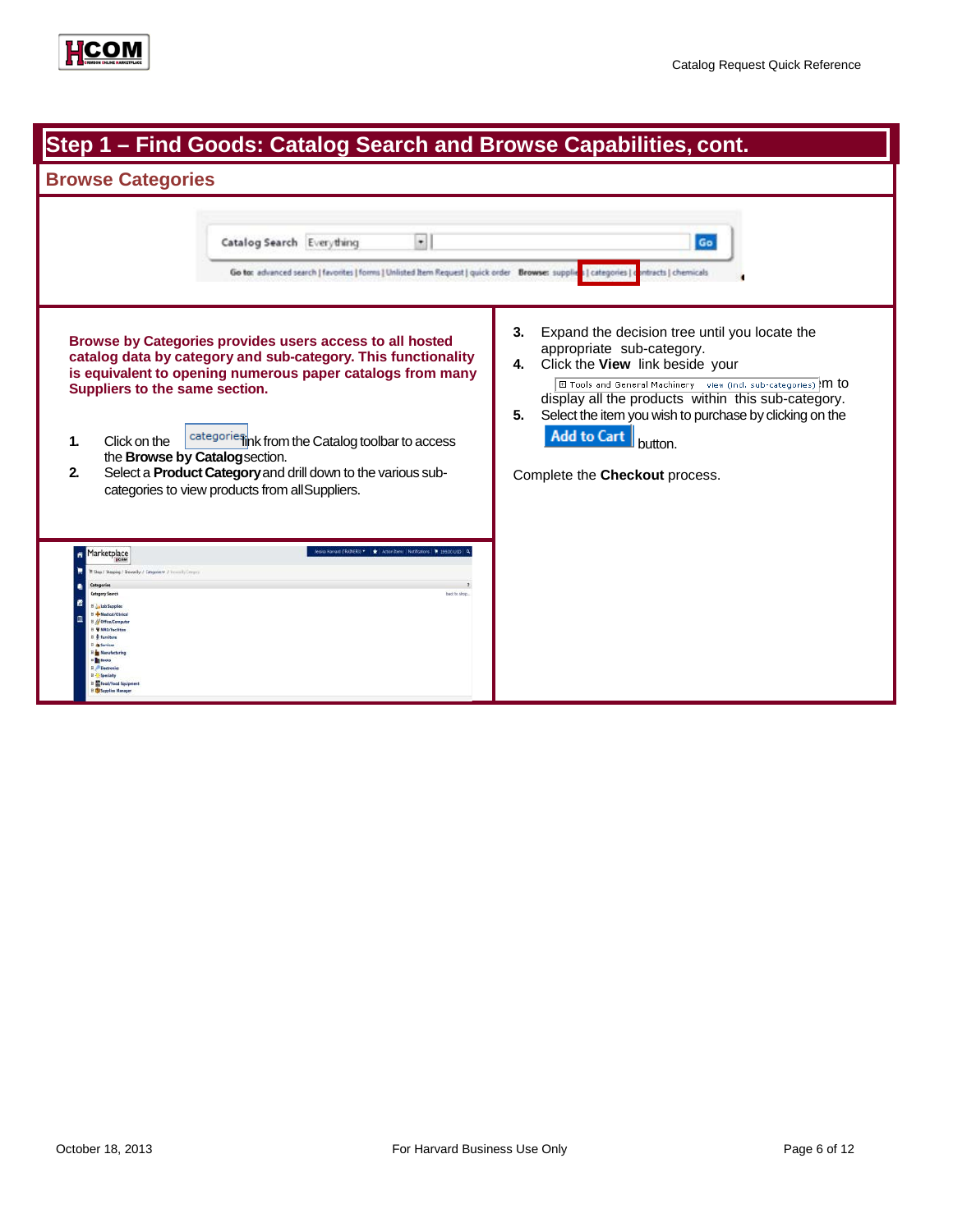

| Step 1 – Find Goods: Catalog Search and Browse Capabilities, cont.                                                                                                                                                                                                                                                                                                                                                                                                                                                                                                                                                                                                                                                                                                                                                                                                                                                                                                                                                                                                                                                           |                                                                                                                                                                                                                                                                                                                                                                                                                                                                                                                                                                                                                                                                                                                                                                                                                                                                                                                                                                                                                            |  |  |
|------------------------------------------------------------------------------------------------------------------------------------------------------------------------------------------------------------------------------------------------------------------------------------------------------------------------------------------------------------------------------------------------------------------------------------------------------------------------------------------------------------------------------------------------------------------------------------------------------------------------------------------------------------------------------------------------------------------------------------------------------------------------------------------------------------------------------------------------------------------------------------------------------------------------------------------------------------------------------------------------------------------------------------------------------------------------------------------------------------------------------|----------------------------------------------------------------------------------------------------------------------------------------------------------------------------------------------------------------------------------------------------------------------------------------------------------------------------------------------------------------------------------------------------------------------------------------------------------------------------------------------------------------------------------------------------------------------------------------------------------------------------------------------------------------------------------------------------------------------------------------------------------------------------------------------------------------------------------------------------------------------------------------------------------------------------------------------------------------------------------------------------------------------------|--|--|
| <b>Browse Chemicals</b>                                                                                                                                                                                                                                                                                                                                                                                                                                                                                                                                                                                                                                                                                                                                                                                                                                                                                                                                                                                                                                                                                                      |                                                                                                                                                                                                                                                                                                                                                                                                                                                                                                                                                                                                                                                                                                                                                                                                                                                                                                                                                                                                                            |  |  |
| $\bullet$<br>Catalog Search Everything<br>Go to: advanced search   favorites   forms   Unlisted Item Request   quick order Browse: suppliers   categories   contract<br><b>Browse by Chemicals provides users a Chemical</b><br><b>Structure Search that enables searching for chemicals</b><br>using an exact match, superstructure, substructure, and<br>similarity search based on what the users draws in the<br>search box. Users can also perform a structure search (of<br>any type) in combination with a Product Name, CAS #,<br>Molecular Formula, or Molecular Weight. Users can also<br>choose to search only on fields and not include a<br>structure.<br>Click on the chemicals<br>link from the Catalog toolbarto<br>1.<br>access the Chemical Structure Search screen.<br>2.<br>Use the tool bar on the left-hand side of the page to create<br>your chemical structure. You can also use the various other<br>search fields such as CAS Number, Molecular Formula, etc.<br>Click the Search button.<br>3.<br>4.<br>Select the Chemical Structure you are interested in by<br>clicking on the Mark checkbox. | Go<br>dhemicals<br>Marketplace<br>ñ<br>Chemical St<br>rical Structure Search Help<br><b>Rocket Nam</b><br>le Stratture Search interface is used for performing structure<br><b>CAS Paintier</b><br>rd searches to find available structures and also the<br>Molecular For<br>Molecular Weigh<br>SEARCH*PEATURES<br>sarch Type<br>detructure +<br>Solect the Search Type there are 4 structure search types<br>$20 - 16$<br>choose from substructure, superstructure, similar, and<br>exact. Search type refers to frow the search compares the<br>ketalts per pag<br>taux structure to the result out.<br>learch fields Product Name, CAS Hember, molecule<br>mula, and molecular weight can be used by themsels<br>ination with other fields and/or a structure<br>$1 - 4$ 0 $-1$ 6 6 6 6 m<br>Structure Drawing Use the tools to the left of the drawing<br>or and right click menu aptions to specify any preps<br>$\overline{\mathbf{w}}$<br>Training Video<br>Click here for a brief training video<br>$\overline{1}$ |  |  |
| Search Catalog<br>Click on the box next to the<br>5.<br>buttonfollowed                                                                                                                                                                                                                                                                                                                                                                                                                                                                                                                                                                                                                                                                                                                                                                                                                                                                                                                                                                                                                                                       |                                                                                                                                                                                                                                                                                                                                                                                                                                                                                                                                                                                                                                                                                                                                                                                                                                                                                                                                                                                                                            |  |  |
| by the Go button.<br>The search results are displayed.<br>6.<br>7.<br>Select the chemical structure you wish to ass by clicking the<br><b>Add to Cart</b><br>button.<br>8.<br>Complete the Checkout process.                                                                                                                                                                                                                                                                                                                                                                                                                                                                                                                                                                                                                                                                                                                                                                                                                                                                                                                 |                                                                                                                                                                                                                                                                                                                                                                                                                                                                                                                                                                                                                                                                                                                                                                                                                                                                                                                                                                                                                            |  |  |
| Note: Once you've clicked on the Browse: Chemicals link, you will<br>have the option of viewing a brief training video on using this<br>functionality.                                                                                                                                                                                                                                                                                                                                                                                                                                                                                                                                                                                                                                                                                                                                                                                                                                                                                                                                                                       |                                                                                                                                                                                                                                                                                                                                                                                                                                                                                                                                                                                                                                                                                                                                                                                                                                                                                                                                                                                                                            |  |  |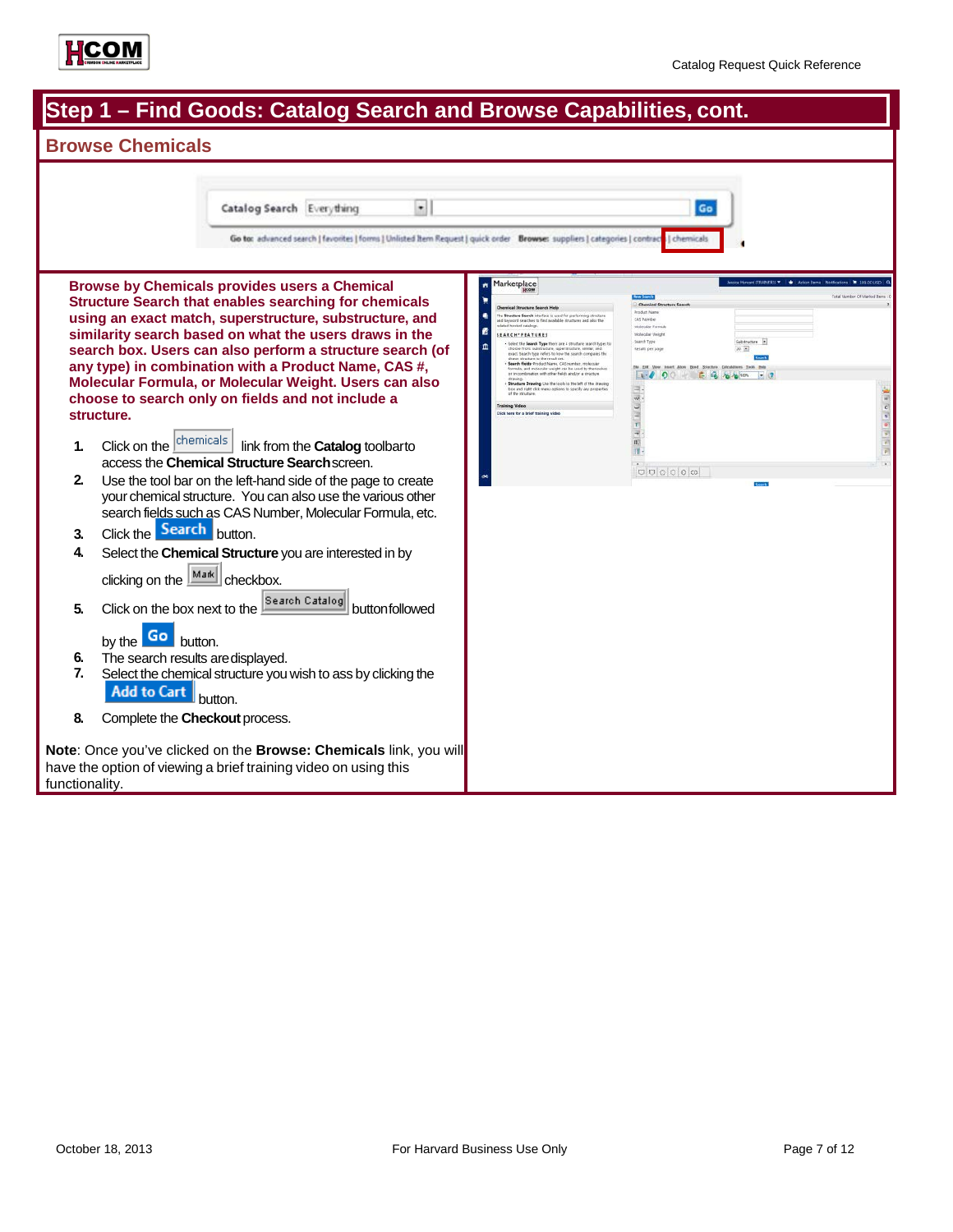

| Step 1 – Find Goods: Catalog Search and Browse Capabilities, cont.                                                                                                                                                                                                                                                                                                                                                                                                                                                                                                                                                                                                                                                                                                                                                                                                                                                                                                                                                                                                                       |                                                                                                                                                                                                                                                                                                                                                                                                                                                                                                                                                                                                                                                                                                                                                                                                                                                                                                                                                                                                                                                                                                                                                                                                                                                                                                                                                                                                                                                                      |  |
|------------------------------------------------------------------------------------------------------------------------------------------------------------------------------------------------------------------------------------------------------------------------------------------------------------------------------------------------------------------------------------------------------------------------------------------------------------------------------------------------------------------------------------------------------------------------------------------------------------------------------------------------------------------------------------------------------------------------------------------------------------------------------------------------------------------------------------------------------------------------------------------------------------------------------------------------------------------------------------------------------------------------------------------------------------------------------------------|----------------------------------------------------------------------------------------------------------------------------------------------------------------------------------------------------------------------------------------------------------------------------------------------------------------------------------------------------------------------------------------------------------------------------------------------------------------------------------------------------------------------------------------------------------------------------------------------------------------------------------------------------------------------------------------------------------------------------------------------------------------------------------------------------------------------------------------------------------------------------------------------------------------------------------------------------------------------------------------------------------------------------------------------------------------------------------------------------------------------------------------------------------------------------------------------------------------------------------------------------------------------------------------------------------------------------------------------------------------------------------------------------------------------------------------------------------------------|--|
| <b>Advanced Search</b>                                                                                                                                                                                                                                                                                                                                                                                                                                                                                                                                                                                                                                                                                                                                                                                                                                                                                                                                                                                                                                                                   |                                                                                                                                                                                                                                                                                                                                                                                                                                                                                                                                                                                                                                                                                                                                                                                                                                                                                                                                                                                                                                                                                                                                                                                                                                                                                                                                                                                                                                                                      |  |
| $\bullet$<br>Catalog Search Everything<br>Go to advanced search [1                                                                                                                                                                                                                                                                                                                                                                                                                                                                                                                                                                                                                                                                                                                                                                                                                                                                                                                                                                                                                       | Go<br>vorites   forms   Unlisted Item Request   quick order Browse: suppliers   categories   contracts   chemicals                                                                                                                                                                                                                                                                                                                                                                                                                                                                                                                                                                                                                                                                                                                                                                                                                                                                                                                                                                                                                                                                                                                                                                                                                                                                                                                                                   |  |
| Advanced Search enables users to enter additional criteria to<br>generate a more specific search result than with a Simple Search.<br>Advanced Searches can be performed for a single category or<br>across all categories. The criteria available within an Advanced<br>Search varies based on the category (s) selected.<br>advanced search<br>From the Marketplace, click on the<br>$\mathbf{1}$<br>linkto<br>access the Advanced Search panel.<br>$\bullet$<br>simple search<br>Advanced Search Everything<br><b>Find Results That Have</b><br>All of These Words<br>Supplier<br>Simple<br>Part Number (SKU)<br>Manufacturer Name<br><b>Other Options</b><br><b>Exact Phrase</b><br>Exclude Words<br>Any of These Words<br>Search<br>Hide Advanced Search on search results<br>Everything<br>2.<br>Utlize the<br>drop down menuto<br>identify a specific Product Category.<br>3.<br>Select the appropriate fields from this panel to narrow your<br>product selections.<br>Search<br>Click on the<br>button to activate any or all of the<br>4.<br>Advanced Search criteria entered. | <b>Advanced Search Fields include:</b><br>All of these Words: Only products including the words<br>entered in this field are returned in the search results.<br>Part Number (SKU): Enter a single part number or<br>$\bullet$<br>(SKU) for the required products.<br>Supplier: Enter the Suppliers name into this field to limit<br>$\bullet$<br>your results.<br><b>Manufacturers Name:</b> To find products by a specific<br>$\bullet$<br>manufacturer. Search results will include all products<br>from all suppliers who have identified the manufacturer in<br>the product information.<br><b>Exact Phrase:</b> Products returned will contain (in the<br>$\bullet$<br>item description) all of the words entered into the Exact<br><b>Phrase</b> search field.<br>Any of these Words: Search results will include<br>$\bullet$<br>products containing any of the words entered in this field.<br>Products containing more than one word appear higher<br>in search results than products with only one.<br><b>Exclude Words: Products including any of the words</b><br>$\bullet$<br>entered in this field are not part of the search results.<br>Another search field must be used when using the<br>exclude function.<br><b>Hide advanced Search on Search Results: Selectthis</b><br>$\bullet$<br>option to hide the Advanced Search input box when<br>search results are displayed. You may select the<br>Advanced Search hyperlink to reopen the Advanced |  |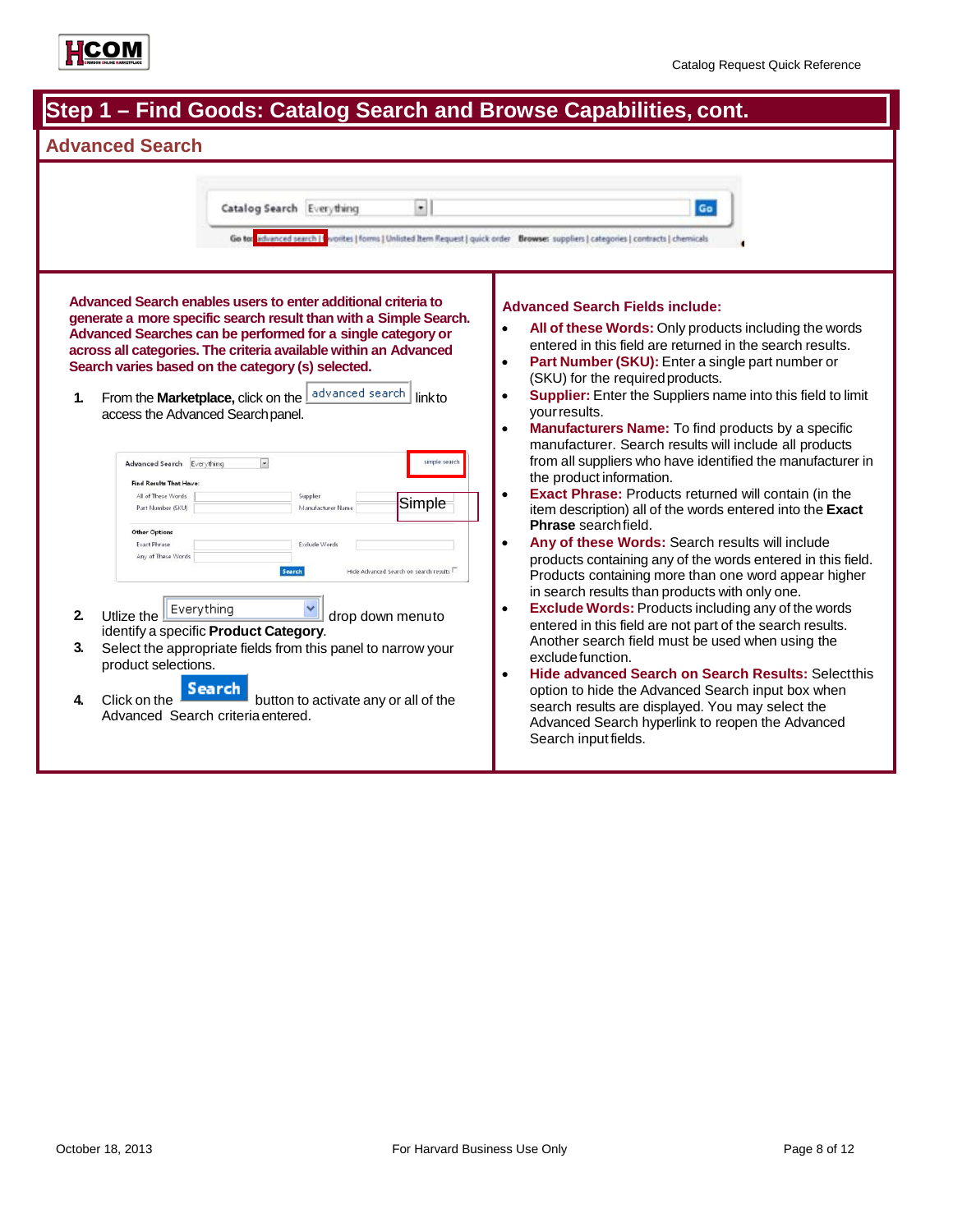110001001-19

1380-150 (CS)<br>81000-100 - (Private Lated - VWI)

LASER CRYO TAG BEAKER WT PK240 [MARKET SOURCE] Laser Cryo Tags Beakers And Bottle:

WEIGHTED BEAKER HOLDER 600ML (MARKET SOURCE) Weighted Beaker Holder 600ML

silan na

BEAKER GRAD PP SL CS4 [MARKET SOURCE] from VWR International

MAN - RECTRON MERORCON SODN' ME

MARTIN - JELECTRON MONORCHY SCRAC AR

SEES CROUD - BRILLCO GLASS INC MEL

**Sort** 

والهار

X



# **Step 2 – Filtering and Comparing Search Results**

## **Filtering – Sort by:**

**Once the search results appear in the Product Search – All page, you may determine that it is necessary to narrow your search further.**

Utilize the **Sort by:** field to sort less than 200 items from the Product Search – All page if applicable.



## **Filtering – Filter Results:**

**Once the search results appear in the Product Search – All page, you may determine that it is necessary to narrow your search further.**

• Enter a key word into the **Add Keywords** field. Then select  $\frac{G_0}{\sqrt{2}}$  to filter by that word.

| <b>Add Keywords</b> |  |
|---------------------|--|
| Gn.                 |  |

The **Filter Results** pane, offers some additional search functionality. It is possible to focus your search on a particular **Supplier, By Supplier Class, By Category, By Packaging UOM, By result Type,** and **By Manufacturer Name.**

Many types of icons are associated with Catalog vendors. These icons provide information for you to make the best selection. For example, there are icons that designate whether the vendor is a minority-owned or a woman-owned business. The icons also list those vendors that offer free shipping for goods or sell recycled goods



The vendor listed first with the  $\Box$  icon next to it is a preferred vendor. This is based on the volume of business the vendor does with the University.

Click on the plus sign next to the  $\boxed{1}$  icon to view the options associated with your search. In this case, you are filtering **BySupplier**.

#### **Filter By Supplier**

Marketplace

By Supplier

By Supplier Class

Minority Business Enter

r, norozey utarona<br>2) Senal Business<br>Enterpriso (1341) <mark>23</mark>

By Catagory

Diferentianal (1341) 1915 PF<br>ret, bz (57) <sub>197</sub>6, 1916 <mark>CF</mark> PF 13 CF

se Partner, VWR (1321) (1)<br>smed Vendor: Coming (17) (1)<br>Disadvantaged Business<br>faspine (17) (1)

ß By Product Flag  $\mathbf{r}$ 

**Reads per page 10 (m)** 

W

ūs

 $\overline{u}$ 

sa m

 $\rightarrow$ 

B1000-100 VWR BEAKER CUP 1000MI

1000-100 VWR BEAKER CUP 1000ML Nom VWR Inter

Mendeburer Into

 $-100$ 

 $m$ **B**<sup>(i)</sup>

adamarkan

Manufacturer Info **OM** 

- □ VWR International (34) BBS
- □ Cole-Parmer Instrument Company (1)
- $\Box$  RPI, Corp. (3)
- Santa Cruz Biotechnology Inc. (3)
- $\Box$  Spectrum Chemicals & Laboratory Products (6)  $\Box$

**Filter** Cancel

- **1.** Select your supplier from the **Filter By Supplier** box and then click on the **Filter** button.
- **2.** Then select another **Filter Results By** opportunity if needed. The filter options can be used individually or in conjunction with another filter.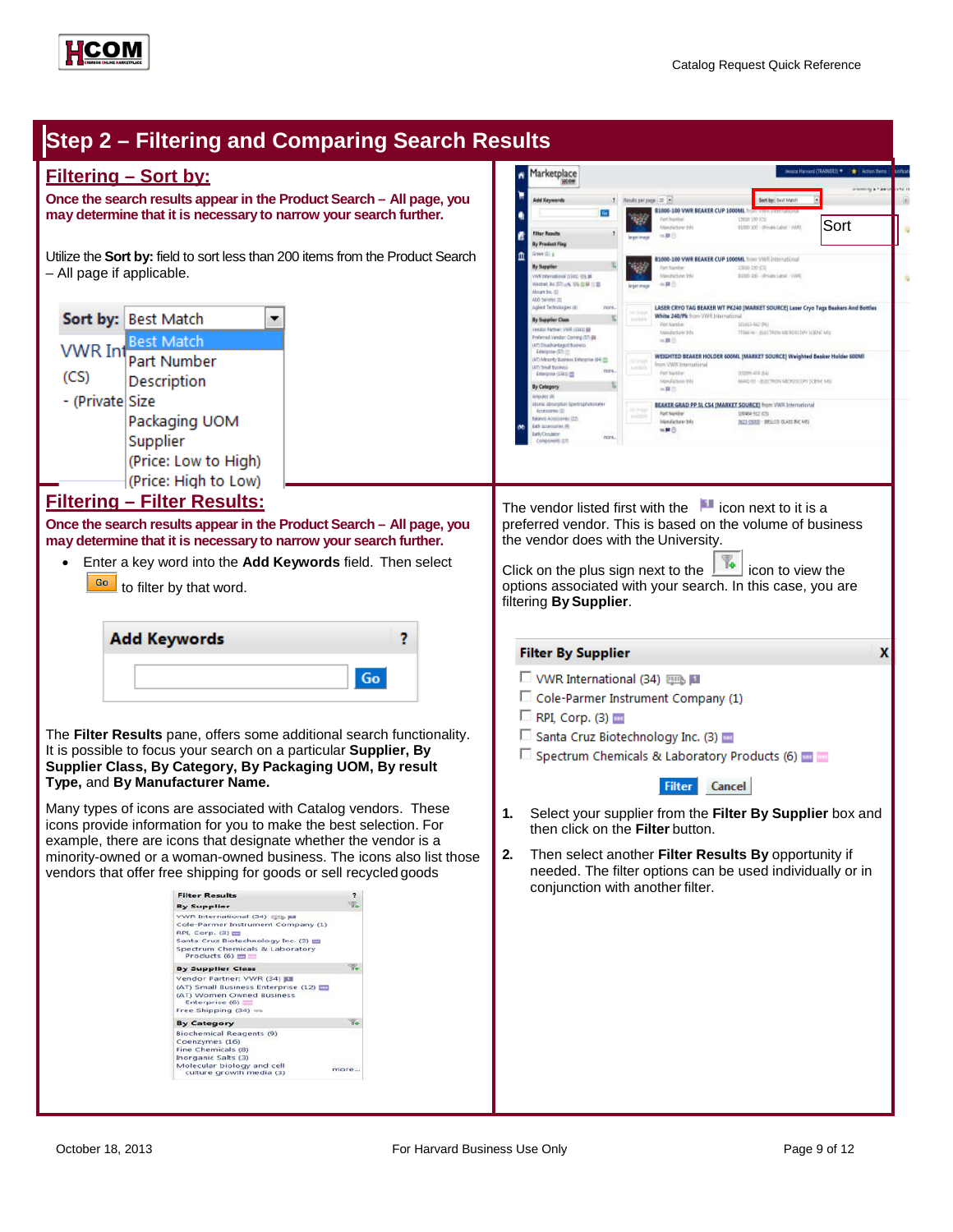



|          | <b>Comparing Catalog Items</b>                                                                                                                                                                                              |  |  |  |
|----------|-----------------------------------------------------------------------------------------------------------------------------------------------------------------------------------------------------------------------------|--|--|--|
|          | The Marketplace offers the ability to compare two different vendor items side-by-side.                                                                                                                                      |  |  |  |
|          | To create a comparison between two or more vendor items:                                                                                                                                                                    |  |  |  |
| 1.       | At the Marketplace - conduct a Simple Search, Advanced Search, Quick Order or Browse to locate your item (s).                                                                                                               |  |  |  |
|          | Note: An "*" can be used in the text box as a wildcard character.                                                                                                                                                           |  |  |  |
| 2.<br>3. | Click the <b>Go</b> button.<br>Once the search results are displayed, use the Filter Results and/or Sort By functionality to narrow the results of your search<br>further if necessary.                                     |  |  |  |
|          | <b>Add to Cart</b><br>1<br>check availability                                                                                                                                                                               |  |  |  |
| 4.       | add favorite   compare<br>compare<br>Click the<br>links for each item you want to evaluate side-by-side.                                                                                                                    |  |  |  |
| 5.       | remove v<br>compare<br>for all items selected for comparison now read<br>The word<br><b>Compare Selected: 2</b><br>button located at the top right-hand corner of the nane<br>Click on the<br>$Qty$ 2<br><b>Add to Cart</b> |  |  |  |
| 6.       |                                                                                                                                                                                                                             |  |  |  |
|          |                                                                                                                                                                                                                             |  |  |  |
| 7.       | Choose the item you prefer, enter quantity then click on the<br>Add to Cart button.                                                                                                                                         |  |  |  |
| 8.       | Finally, click on the cart link, on the upper right-hand corner of the screen to add the items to your Shopping Cart and click<br>Checkout<br>larvard (TRAINER3) ▼<br>Action Items   Notifications   7 353.94 USD           |  |  |  |
|          | 2013-10-18 01802743 01<br><b>My Cart</b>                                                                                                                                                                                    |  |  |  |
|          | ALGINIC ACID, SODIUM SAL 500<br><b>vwne</b><br>View My Cart<br>Quantity: 2<br>π<br>Price: 154.94 USD &<br>Checkout                                                                                                          |  |  |  |
|          | Methanesulfonic acid 5-Boc-ami<br>no image<br>Quantity: 1<br>available<br>Price: 199.00 USD                                                                                                                                 |  |  |  |
|          | 353.94 USD                                                                                                                                                                                                                  |  |  |  |
| 9.       | <b>Submit to Oracle</b><br>Submit your Catalog Request to HCOM by clicking on the<br>button.                                                                                                                                |  |  |  |

| <b>Step 3: Creating a Catalog Request</b>                                                                                                                                                                                                                                                  |                                                                                                                                                                                                                                                                                                                                                                                                                                                                                                                       |  |  |
|--------------------------------------------------------------------------------------------------------------------------------------------------------------------------------------------------------------------------------------------------------------------------------------------|-----------------------------------------------------------------------------------------------------------------------------------------------------------------------------------------------------------------------------------------------------------------------------------------------------------------------------------------------------------------------------------------------------------------------------------------------------------------------------------------------------------------------|--|--|
| <b>Note:</b> You can return to Oracle, without making a purchase, at anytime<br>by selecting your Username and the Cancel Punchout link<br>  Action Items   Notifications   255<br>Jessica Harvard (TRAINER3) ▼<br><b>Jessica Harvard (TRAINER3)</b><br>View My Profile<br>Cancel Punchout | <b>Creating a Catalog Order Request:</b><br>1. Login to HCOM and access the HCOM Home<br>page.<br>2. Click on the $\frac{\text{Market place}}{\text{max}}$ icon link.<br>3. Complete the Search, Browse and/ or Filter<br>functionalities, and finalize your purchase<br>selection<br>4. Enter the quantity of the purchase in the box next to the<br>Add to Cart field.<br>Note: The drop down arrow next to the Add to Cart button<br>allows you to add your purchase to the Draft Cart or Pending<br>PR/PO status. |  |  |
|                                                                                                                                                                                                                                                                                            |                                                                                                                                                                                                                                                                                                                                                                                                                                                                                                                       |  |  |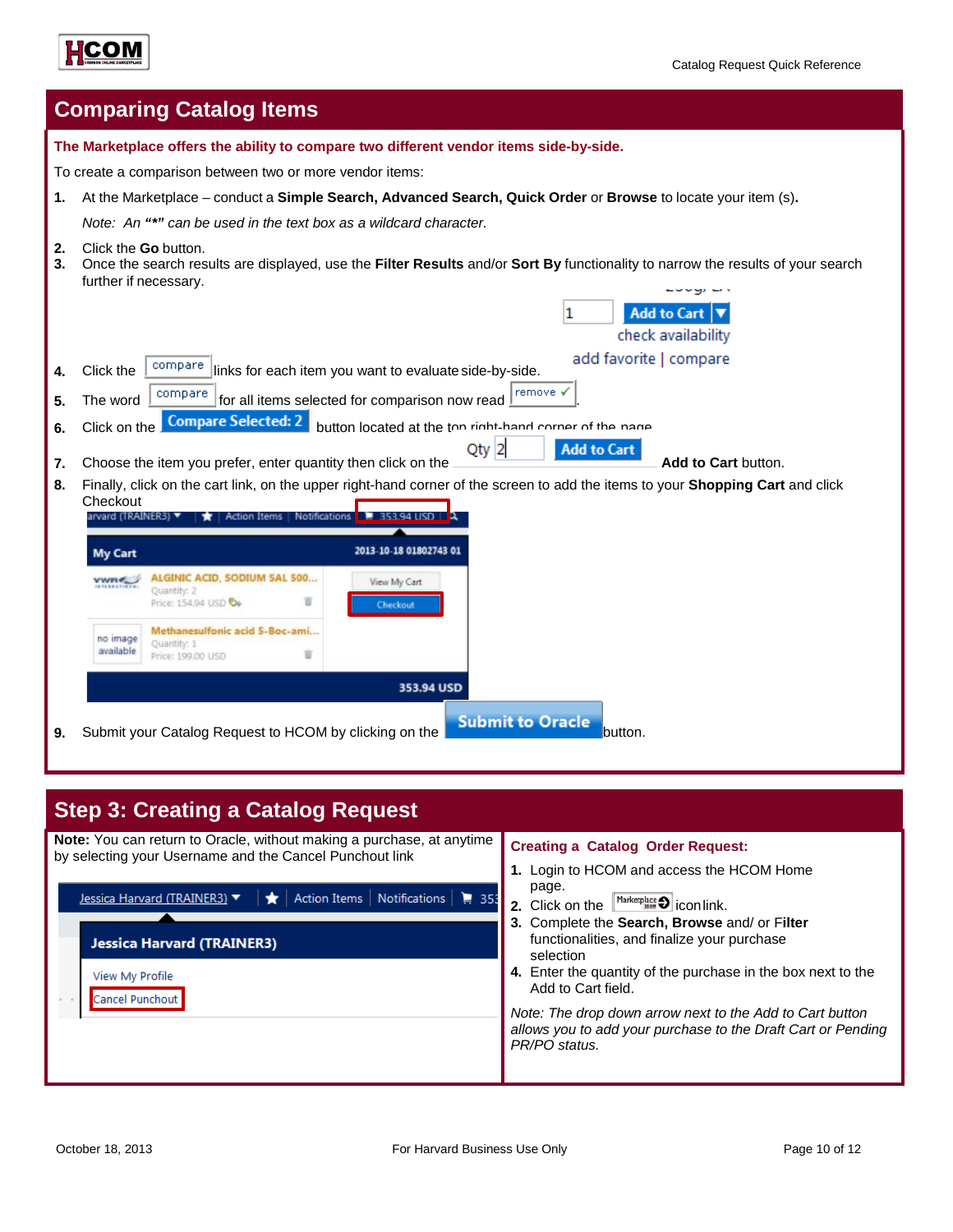



| <b>Note:</b> You can add items from multiple Vendors to your current |  |
|----------------------------------------------------------------------|--|
|                                                                      |  |

Requisition by selecting the  $\bigcap$  icon at the top-left of the page to return to the Marketplace screen. From there, you can access the websites of additional Punchout Vendors or Shop from the Catalog Vendors.

- **5.** Continue shopping by searching for and / or just adding additional items to your cart.
- **6.** Finish shopping and click  $\sqrt{\frac{view\ car}{}}$  to view the contents of your **Shopping Cart**.
- **7.** From the Marketplace, it is necessary to submit the contents of your cart back to HCOM for purchase. Click the **Submit to Oracle** button to submit the Marketplace cart
- back to HCOM. **8.** Once back in HCOM, you must **initiate the checkout process**. This creates the formal Requisition and subsequently begins the approval process.

## **Step 4: Checking Out a Marketplace Order**

| 1. Shopping Cart Screen<br>1. Add an Asset Tag Number: If applicable to your school.<br>2. Add Line Level Notes: Add additional business purpose<br>information to the Line Level Notes section. This information<br>is helpful to Approvers. This information does not appear on<br>the CREW Detail Listing Report.<br>You can delete lines from the Shopping Cart by clicking on the<br>$\blacksquare$ next to the line.<br>3. Click Checkout                                                                                                                                                                                                                                                                                                                                                                                                   | 2. Check Out: Requisition Information<br><b>Screen</b><br>1. Requisition Description: Enter the business purpose for the<br>overall purchase. Note: The contents of this field are<br>searchable if you need to find this text at a later date.<br>2. Attention field: Enter the name of the person receiving<br>the delivery.<br>3. Attention Room/Floor field: Enter a building or room<br>number. Adding this information is a one-time activity. After<br>entering, set the Attention lines as defaults. Check the box.<br>The content in the Attention fields will automatically appear<br>when you place another order.<br>4. If necessary, modify the default Deliver To Location.<br>5. If necessary, modify the account(s) to which items in the<br>order will be billed by clicking the hyperlinked 33 digit<br>account code. Click the account code again to change the<br>account code. Press <u>Apply</u> on each review screen to<br>arrive back at the main screen.<br>6. Click the Next button. |
|---------------------------------------------------------------------------------------------------------------------------------------------------------------------------------------------------------------------------------------------------------------------------------------------------------------------------------------------------------------------------------------------------------------------------------------------------------------------------------------------------------------------------------------------------------------------------------------------------------------------------------------------------------------------------------------------------------------------------------------------------------------------------------------------------------------------------------------------------|-----------------------------------------------------------------------------------------------------------------------------------------------------------------------------------------------------------------------------------------------------------------------------------------------------------------------------------------------------------------------------------------------------------------------------------------------------------------------------------------------------------------------------------------------------------------------------------------------------------------------------------------------------------------------------------------------------------------------------------------------------------------------------------------------------------------------------------------------------------------------------------------------------------------------------------------------------------------------------------------------------------------|
| 3. Check Out: Approvers Screen<br>1. If necessary, modify the approver(s) by clicking<br>Manage Approvals Select one of the following actions to<br>modify approver(s):<br>Add approver<br>$\bullet$<br>Change First Approver<br>Delete Approver<br>$\bullet$<br><b>Reset Approval List</b><br>2. Enter an optional Note to Approver or Note to Supplier.<br>3. Attach any necessary documents to the request by clicking<br>Add Attachment (Optional)<br>4. If this is a grant purchase, and an item is over 4,999.99,<br>complete the Vendor Justification section. If the If the purchase<br>is over \$24,999.99 verify that the Debarment Form is on file.<br>(You can download it by clicking on the link.) Refer to the<br><b>Completing the Vendor Justification Form Quick Reference</b><br>for more information.<br>Next<br>5. Click $ $ | 4. Check Out: Review and Submit Screen<br>Review and click the submit button.<br>Optional: If you wish to print the Requisition prior to<br><b>Printable Page</b><br>submittal, click the Show Link, then<br>Note: It is possible to add additional line items to a<br>requisition throughout the Checkout Process prior<br>to submitting the requisition. Click the Shop tab to<br>access the Marketplace and locate your additional<br>item. The items will be consolidated into one<br>requisition once you return to Oracle.                                                                                                                                                                                                                                                                                                                                                                                                                                                                                |

# **After the Marketplace Requisition is Created**

• Forward to an Approver